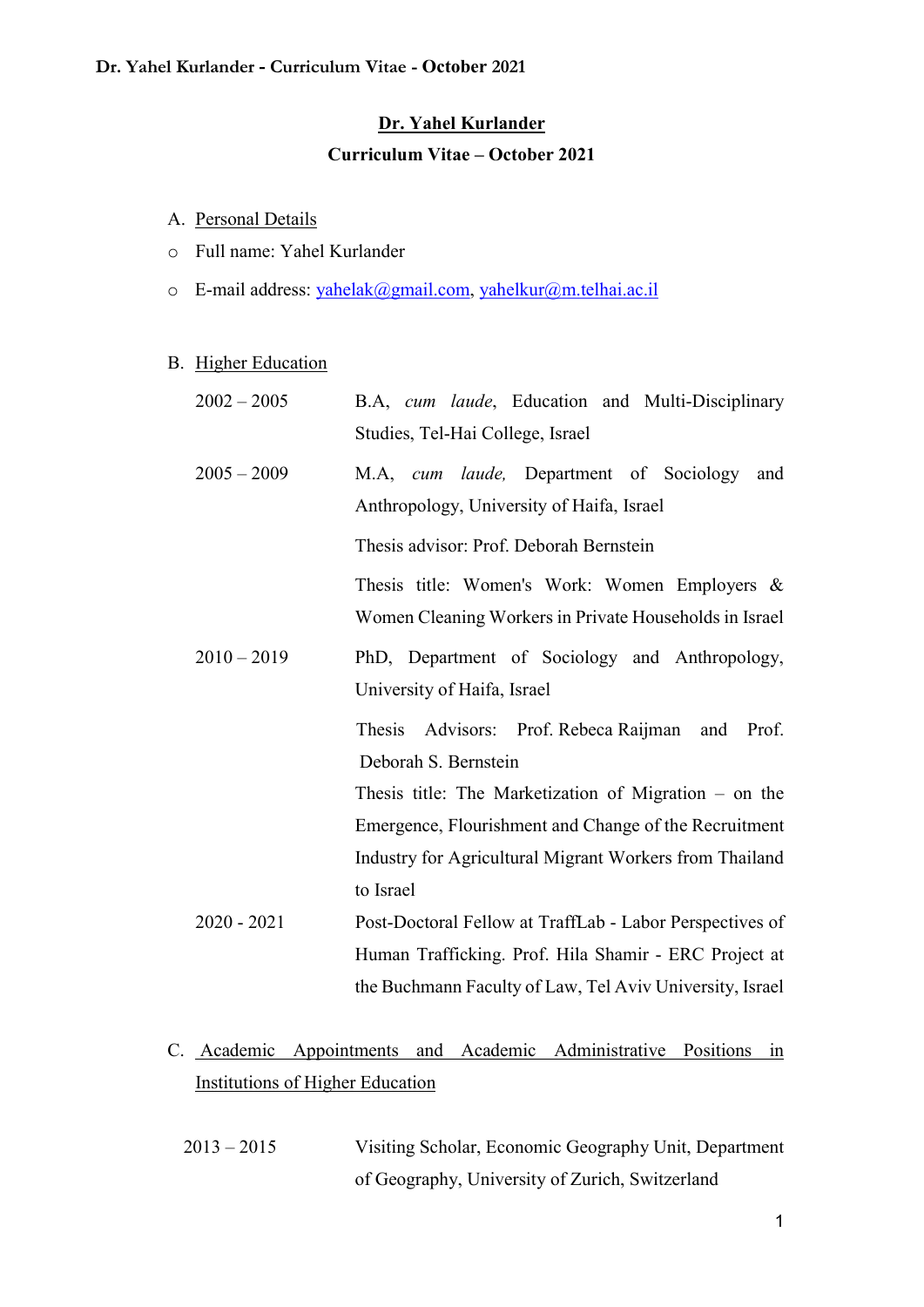| $2018 - 2019$    | Research Fellow at TraffLab - Labor Perspectives of           |
|------------------|---------------------------------------------------------------|
|                  | Human Trafficking. Prof. Hila Shamir - ERC Project at         |
|                  | the Buchmann Faculty of Law, Tel Aviv University, Israel      |
| $2017 - 2020$    | Initiated and Coordinated Faculty Seminars, Tel-Hai           |
|                  | College                                                       |
| $2012 - 2021$    | Adjunct Lecturer at the Faculty of Social Sciences &          |
|                  | Humanities, Tel-Hai College, Israel                           |
| $2021$ – Present | Lecturer at the Faculty of Social Sciences & Humanities,      |
|                  | Tel-Hai College, Israel                                       |
| $2021$ – Present | Research Fellow at TraffLab - Labor Perspectives of           |
|                  | Human Trafficking. Prof. Hila Shamir - ERC Project at         |
|                  | the Buchmann Faculty of Law, Tel Aviv University, Israel      |
| $2018 -$ Present | Member of the Disciplinary Committee, Tel-Hai College         |
| $2020$ – Present | Member of the Globalization Forum of the Van Leer             |
|                  | Jerusalem Institute                                           |
| $2021 -$ Present | Co- Founder of the Rural Area Research Center (RARC),         |
|                  | with Dr. Zeevik Greenberg, Tel-Hai College                    |
| $2021 -$ Present | Member of the Historic Cartography Research Institute         |
| D. Teaching      |                                                               |
|                  |                                                               |
| Tel-Hai College  |                                                               |
| $2015 - 2018$    | Theories of Organizational Sociology, B.A. Required           |
|                  | Course (3 <sup>rd</sup> year), Department of Human Services   |
| $2016 - 2017$    | Israeli Society, B.A. Required Course (1 <sup>st</sup> year), |
|                  | Department of Social Work                                     |
| $2016 - 2018$    | Organizational Behavior, B.A. Required Course (2nd)           |
|                  | year), Department of Human Services                           |

2018 – 2018 Qualitative Research Methods, B.A. Required Course (2<sup>nd</sup> year), Department of Human Services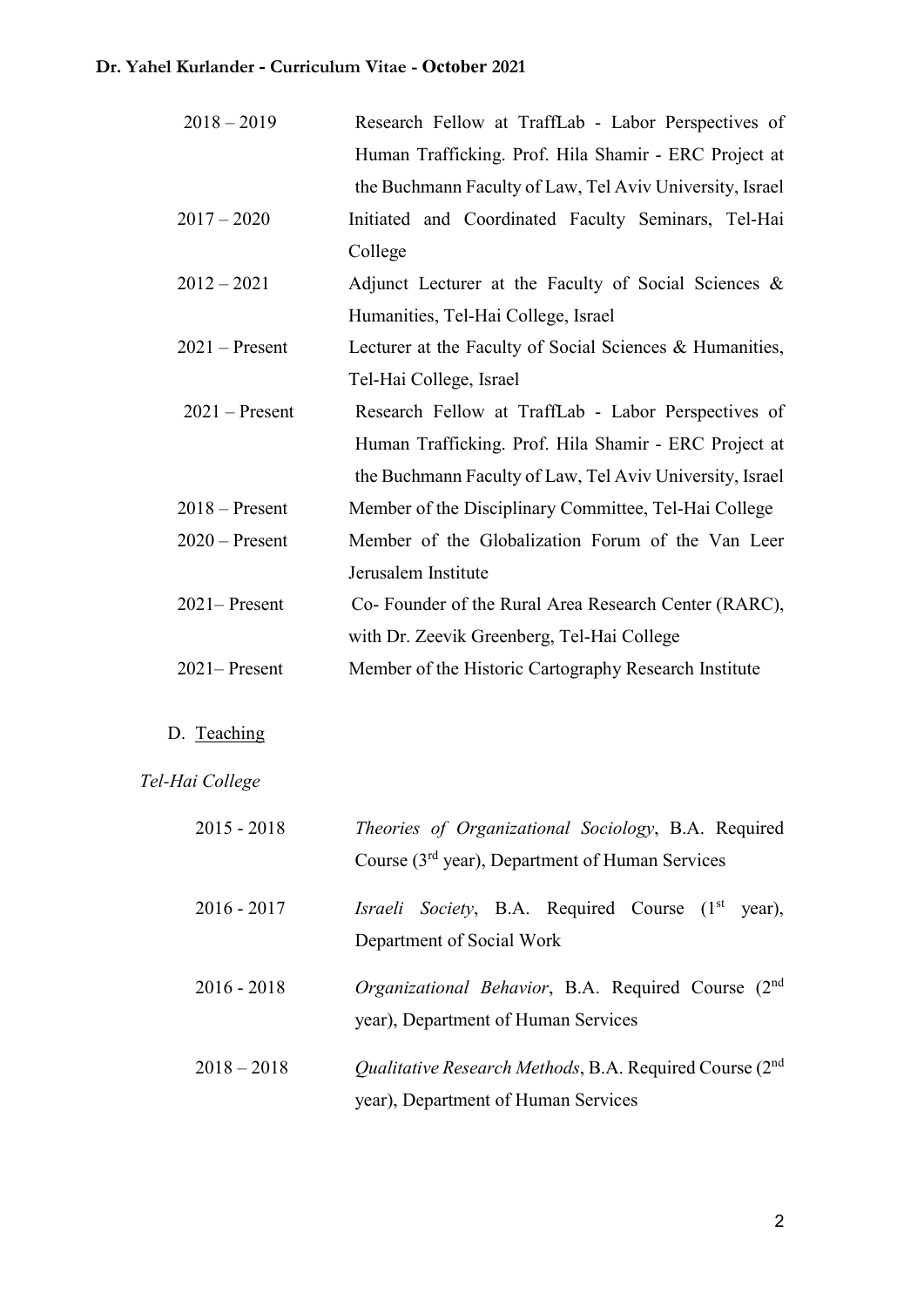| $2017 - 2019$ | Labor Migration in the Age of Human Services, B.A.                |
|---------------|-------------------------------------------------------------------|
|               | Annual Seminar Course (3 <sup>rd</sup> year), Department of Human |
|               | <b>Services</b>                                                   |

- 2019 2020 Israeli Society, B.A. Required Course  $(2^{nd}$  year), Department of Multidisciplinary Studies
- 2016 2021 Introduction to the Sociology of Israeli Society, B.A. Required Annual Course (1<sup>st</sup> year), Department of Human Services
- 2017 Present Encounters: Getting to know Organizations, B.A. Required Course  $(2<sup>nd</sup> year)$ , Department of Human Services
- 2019 Present *Introduction to the Sociology*, B.A. Required Course (1<sup>nd</sup>) year), Department of Multidisciplinary Studies
- 2020 Present Organizational Diversity, B.A. Annual Seminar Course (3rd year), Department of Human Services
- E. Supervision of Graduate Students
- F. Research Grants

| 2006 | M.A Excellence Scholarship, Graduate Studies Authority,             |
|------|---------------------------------------------------------------------|
|      | University of Haifa                                                 |
| 2012 | The Institute for Immigration and Social Integration Grant,         |
|      | Ruppin Academic Center with JDC Israel                              |
|      | Publications Related: No. 2 in Theses, No. 2, 5 in Articles in      |
|      | Refereed Journals                                                   |
|      | 2010 - 2014 PhD Excellence Scholarship, Graduate Studies Authority, |
|      | University of Haifa                                                 |
| 2019 | Tel Hai Gender Equity Unit Graduation Grant                         |
|      | Publications Related: No. 2 in Theses                               |
| 2020 | Tel Hai Gender Equity Unit Grant                                    |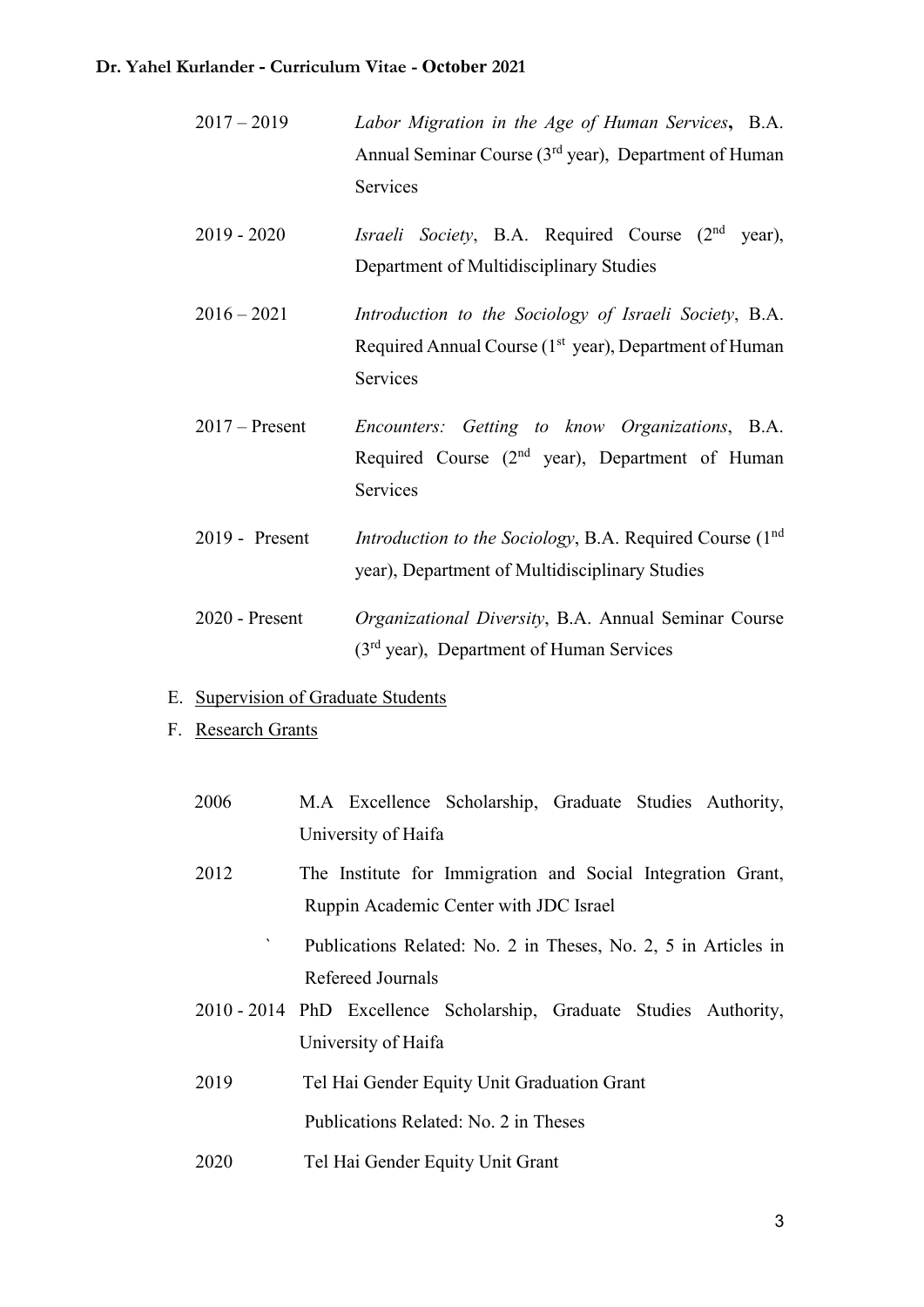|      | Publications Related: No. 6 in Articles in refereed journals and |
|------|------------------------------------------------------------------|
|      | No. 5 in Articles in preparation                                 |
| 2020 | Tel Hai Research and Development Authority Grant                 |
|      | Publications Related: No. 5 in Articles in refereed journals and |
|      | No. 1 in Articles in preparation                                 |
| 2021 | Tel Hai Research and Development Authority Grant                 |
|      | Publications Related: No. 1, 2, 4 in Articles in preparation     |
|      | G. Awards and Fellowships                                        |
| 2019 | Tel Hai Teaching Excellence Award                                |
| 2020 | Tel Hai Student Association Teaching Excellence Award            |

Undergraduate Seminar Supervision Awards

| 2018 | KKL-JNF Galilee Research Award                                                                    |
|------|---------------------------------------------------------------------------------------------------|
|      | Raya Bshara, and Hilwa Shmet: <i>Druze Brides from Syria to the</i>                               |
|      | Golan Heights                                                                                     |
| 2021 | <b>KKL-JNF Galilee Research Award</b>                                                             |
|      | Muna Ahmad, and Moran Rosenberg: Language as a Barrier<br>Among Arab Students in Israeli Academia |
|      |                                                                                                   |

G. Active Participation in Conferences

Presentations at Conferences

- 1. September 2015, Royal Geographical Society (with IBG), The 2015 Annual Conference. The Rise and Fall of the Migration Industry: The Case of Recruitment Companies for Agricultural Labor Migration from Thailand to Israel, Exeter, UK.
- 2. May 2018, Ruppin Academic Center, The 5th Ruppin International Conference on Immigration and Social Integration, Migration Industry: The Case of Recruitment Companies for Agricultural Labor Migration from Thailand to Israel. Ruppin, Israel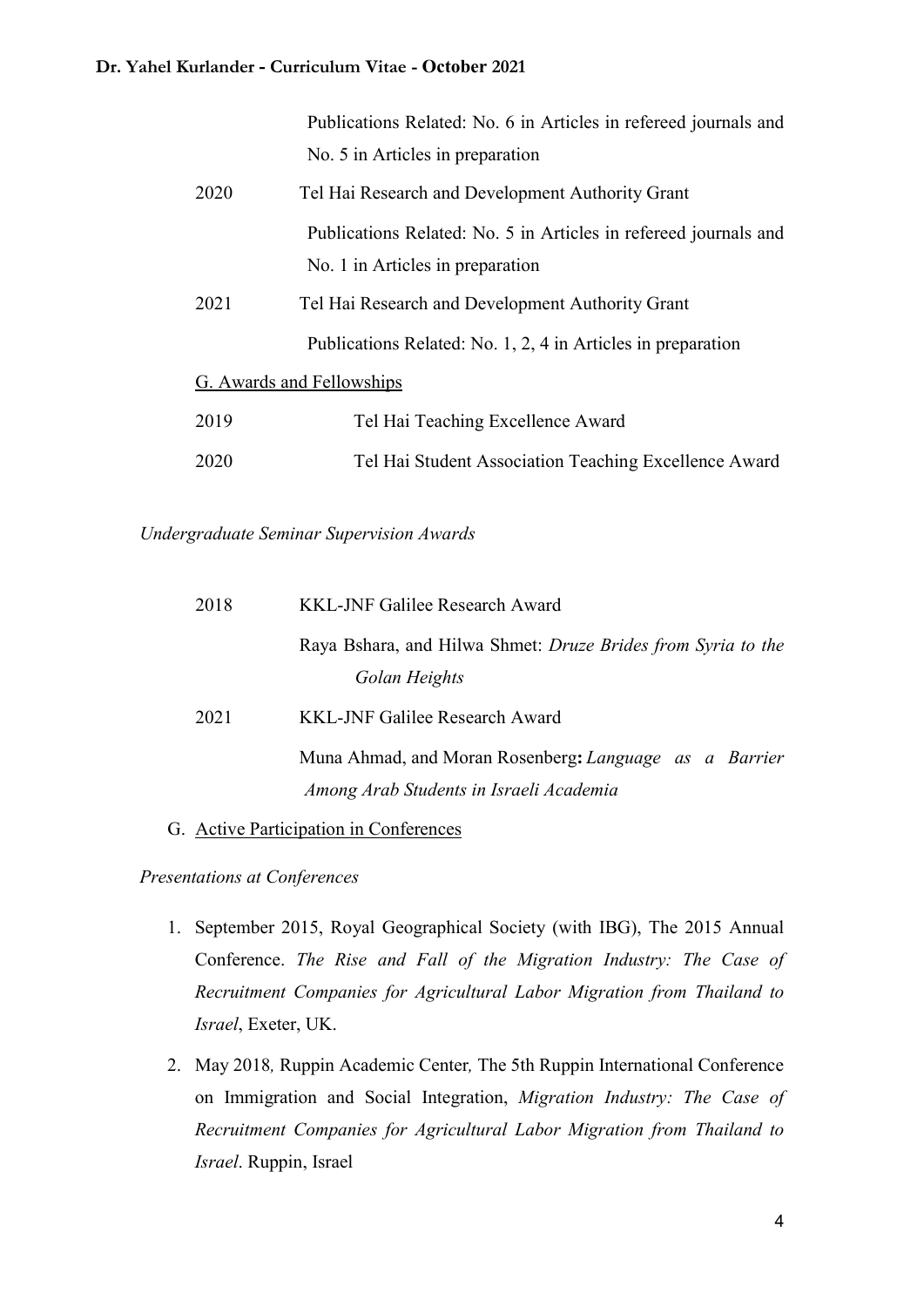- 3. January 2019, Tel Aviv University, The Israeli Law and Society Association's Annual Conference, Migrants or Students? The Age of Israel – Thailand Bilateral Agreement, with Ben Israel, H., Tel Aviv, Israel. [Heb.]
- 4. January 2019, Tel Aviv University, The Israeli Law and Society Association's Annual Conference, The State of Israel VS the Recruitment Industry: The Struggle to Implement the Israel – Thailand Bilateral Agreement. Tel Aviv, Israel. [Heb.]
- 5. November 2019, Van Leer, The Conference on Globalization Studies, Migration as a Tryptich: Regime Change, Global Trends and the Regulation of Migrant Labor for Israeli Agriculture. With Cohen, A., Jerusalem, Israel.
- 6. December 2019, The Israeli Geographical Association, Annual Conference, "Permanent Workers in the Back Yard": Employing Thai Agricultural Labor Migrants in the Israeli Countryside. with Kaminer, M., Haifa, Israel. [Heb.]
- 7. December 2020, The Institute for Immigration and Social Integration Ruppin Academic Center, Labor Migration and COVID-19, "Due to the Pandemic" - Agriculture Labor Migration in Israel in the Age of Covid-19. Ruppin Academic Center. Invited [Heb.] [Zoom]
- 8. January 2021, Journal of Modern Slavery: A Multidisciplinary Exploration of Human: Trafficking Solutions Special Edition Online Event, Underlying conditions: The Commodification of Migrant Workers Under COVID-19, with Niezna, M., and Shamir, H. Invited. [Zoom]
- 9. February 2021, Sapir Academic College, Israeli Sociology Society Conference, Existing Conditions: Commercialization and Violations of Freedom of Movement in the Corona Age. with Niezna, M., and Shamir, H. Israel. [Heb.] [Zoom]
- 10. March 2021, Tel Aviv University, Special issue symposium: Israeli Sociology and the Dep. of Sociology and Anthropology, Existing Conditions: Migrant Workers' Commercialization and Violations of Freedom of Movement in the Corona Age. with Niezna, M., and Shamir, H. Israel. Invited [Heb.] [Zoom]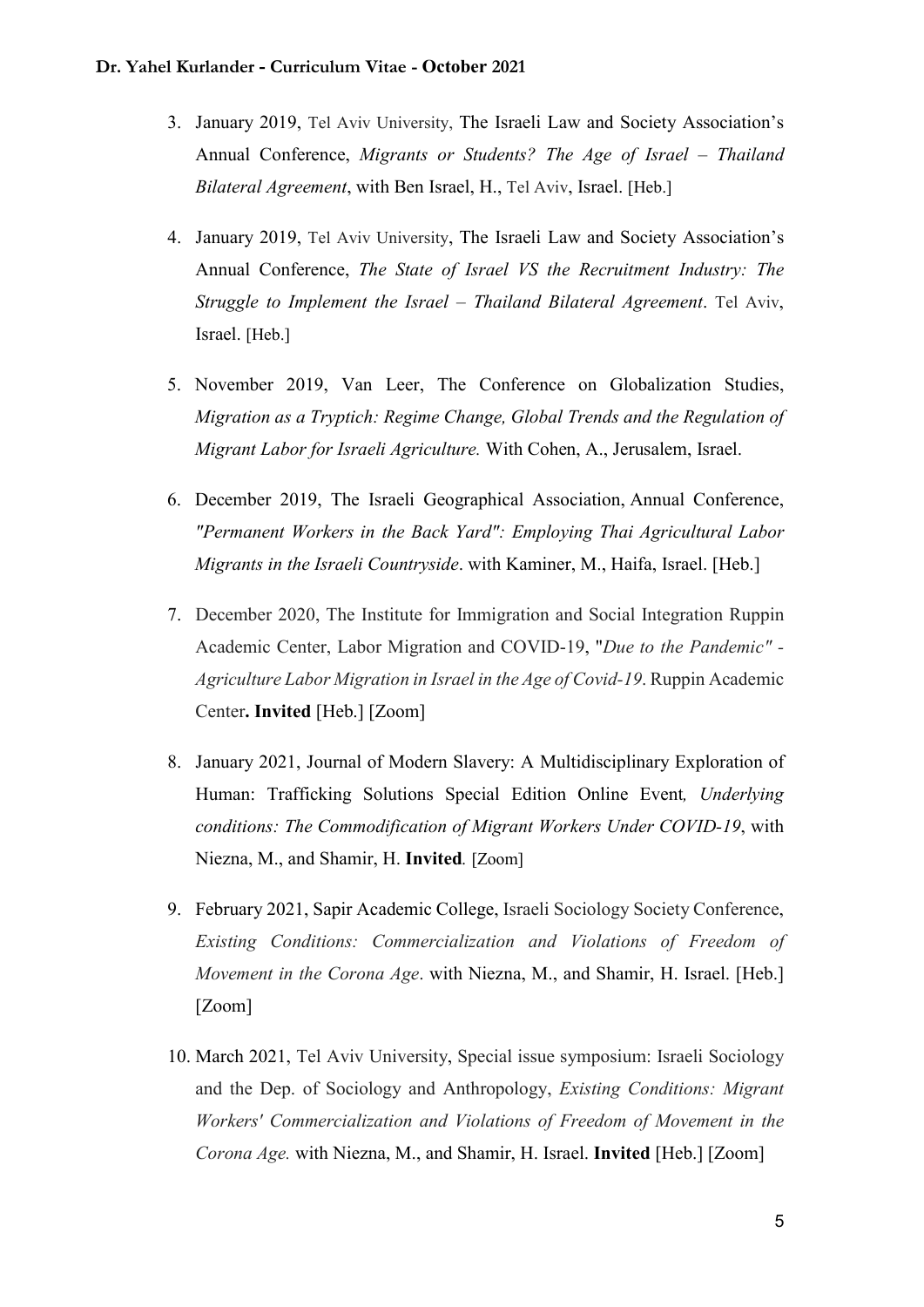11. June 2021, Tel Aviv University. Bilateral Labor Agreements conference. BLAs as Sites of Organizational Institutionalization, with Cohen, A. Israel. (International Conference). [Zoom]

Talks and Discussions

- 1. February 2013, Asian Research Center for Migration Institute of Asian Studies, Chulalongkorn University, Thai labor Migration to Israel, Recruitment Process, Rights and Protection. Bangkok, Thailand. (Invited)
- 2. February 2013, IOM Branch in Bangkok, Thai Labor Migration to Israel, Recruitment Process, Rights and Protection, Bangkok, Thailand.
- 3. April 2014, University of Zurich, Economic Geography Talk and discussion, Thai Labor Migration for the Israeli Agriculture: Recruitment Patterns and Conceptual Questions on Migration Industry vs. Social Network. Zurich, Switzerland. Invited
- 4. April 2018, Tel Aviv University and TraffLab Launching Event, Regulating the Human Supply Chain, A Structural Solution for a Structural Problem: Regulating the Recruitment Industries for Temporary Labor Migration, Tel – Aviv Israel. Invited
- 5. June 2019, Stony Brook University and the Center for the Study of Men and Masculinities, Labor Approach to Human Trafficking Analyzed through Theories of Masculinities, Seminar Series, Long Island, USA. Invited
- 6. June 2020. Tel Aviv University and the Workers' Rights Clinic. Agricultural Labor Migration in Israel - Main Dilemmas. Tel Aviv, Israel. Invited [Heb.] [Zoom]
- 7. December 2020, Tel Aviv University and The Labor and Welfare Workshop. Panel Respondent, Workers in the Agriculture Sector in Israel, Tel Aviv Israel. Invited [Heb.] [Zoom]
- 8. June 2021, The Institute for Population and Social Research Mahidol University, Thai Agricultural Migrant Workers in Israel During the Covid-19 Pandemic, Bangkok, Thailand. Invited [Zoom]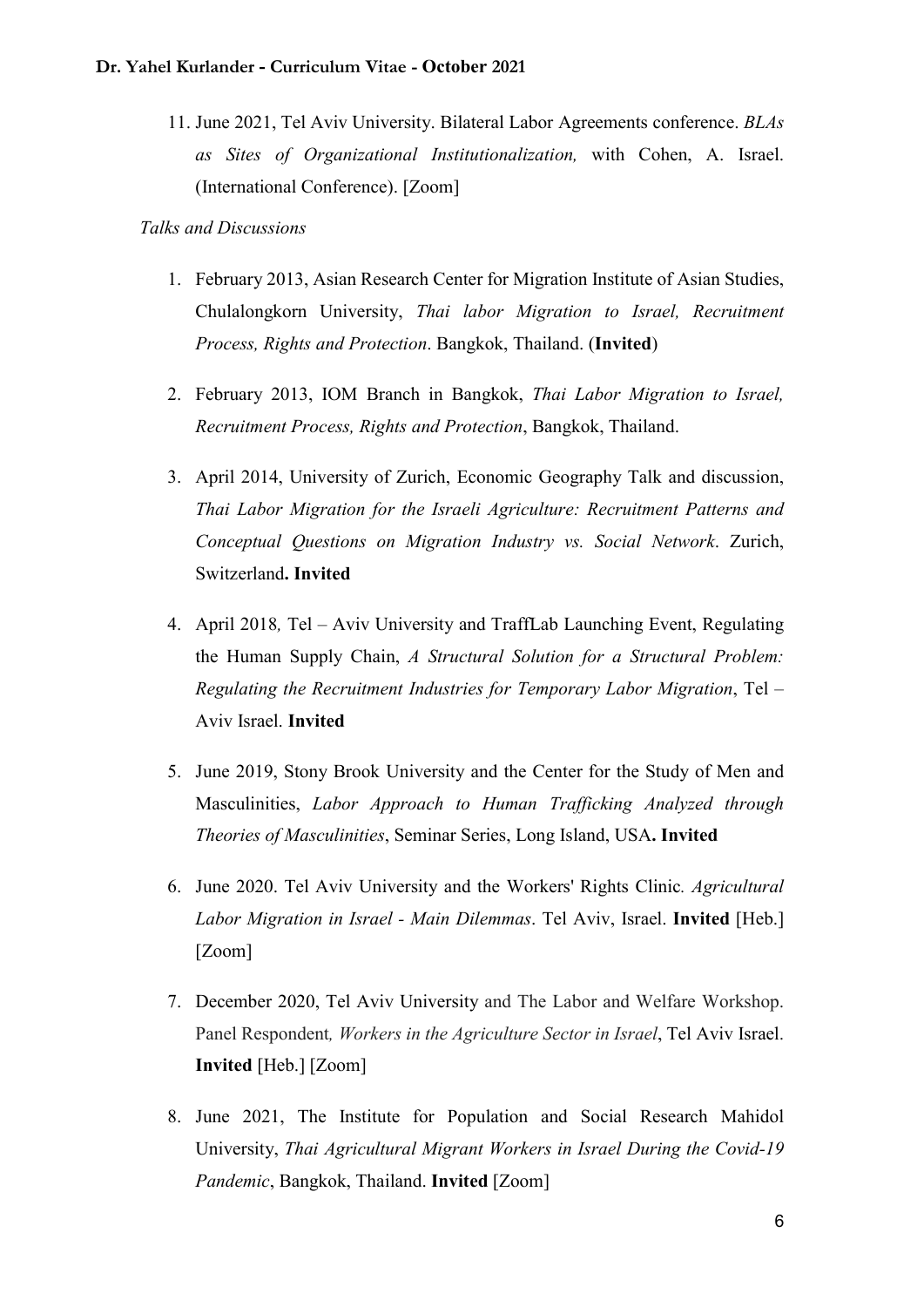- 9. July 2021, The Institute for Immigration and Social Integration Ruppin Academic Center and The Commissioner for Foreign Workers' Labor Right. Problems and Suggested Solutions Conference, Agricultural Migrant Workers in Israel: Police Problems and Suggested Solutions, Ruppin, Israel. [Heb.]
- 10. August 2021, McMaster University. Transnational Labour Intermediation, Forced Labour and Regulatory Experimentation Virtual Events. Hamilton, Canada. Invited [Zoom]

#### H. Non-Academic Activity & Positions

| $2006 - 2008$    | Spokeswoman, "Isha Le'Isha" - Haifa Feminist Center                                                                                  |
|------------------|--------------------------------------------------------------------------------------------------------------------------------------|
| $2009 - 2011$    | Research and Information Coordinator, Israel Women's<br>Network (IWN).                                                               |
| $2008 - 2013$    | Board Member and Chairwoman of "Mahut" Center -<br>Information, Guidance and Employment for Women<br>(volunteer position)            |
| $2012$ – Present | Consultation to Kav LaOved's (Workers' Hotline)<br>Agriculture Workers' Department (Volunteer Position)                              |
| $2015 -$ Present | Court expert witness and opinion writer on Thai migrants<br>in Israel                                                                |
| $2018 -$ Present | Business Owner, Lecturer and Facilitator of Dialogue<br>Groups                                                                       |
| $2018 -$ Present | Member of the CIMI - The Center for International<br>Migration and Integration, Committee of Migrant Workers<br>(Volunteer Position) |
| $2020$ – Present | Edits and broadcasts a weekly program on social issues at<br>the local radio with Ditza Rotem Lev (Volunteer Position)               |
| $2020$ – Present | A member of Bait Hillel local education committee<br>(Volunteer Position)                                                            |
|                  |                                                                                                                                      |

Selected Media Interviews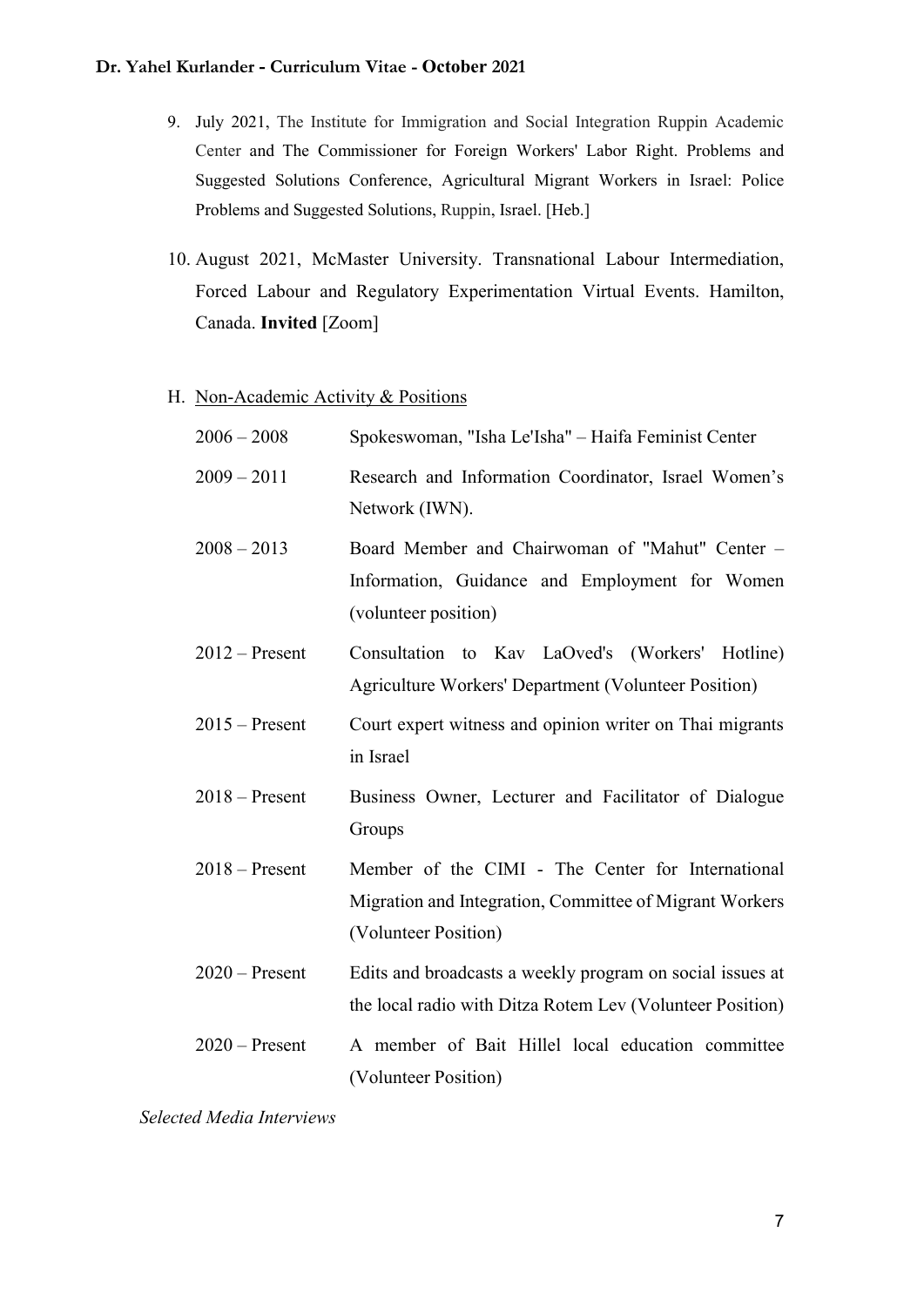February 8, 2020. A Disturbing Phenomenon: Agricultural Foreign Workers are drug dealers. Mako

April 23, 2020. Employment of Thai Workers During Covid-19. Kav L`moshavim (Hib.)

July 21, 2020. Labor Abuse Fears Rise for Thai Migrant Workers in Israel Under New Deal. Reuters & Jerusalem Post

May 18, 2021. Two Migrant Workers Killed by Gaza Rocket in Southern Israel. Haaretz.

May 19, 2021. Hamas rocket attack kills two Thai workers in Israel. The New York Times

- I. Attached Documents
- J. Publications

Theses

- 1. Master Thesis. Women's Work: Women Employers & Women Cleaning Workers in Private Households in Israel. Haifa University, Prof. Deborah S. Bernstein, 2009. (Heb.)
- 2. Ph.D. thesis. The Marketization of Migration on the Emergence, Flourishment and Change of the Recruitment Industry for Agricultural Migrant Workers from Thailand to Israel, Haifa University, Prof. Rebeca Raijman and Prof. Deborah S. Bernstein, 2020 (Heb.)

Books

#### Edited books

Articles in refereed journals

- 1. Kurlander, Y., and Efrati, N. 2019. Our Herstory: Beit Hillel's Founding Mothers. International Journal of Entrepreneurship and Small Business. Vol. 37 (4). Pp. 573 – 581. [H-Index: 33, Q2]
- 2. Kurlander, Y., and Kaminer, M. 2020. "Permanent Workers in the Back Yard": Employing Thai Agricultural Labor Migrants in the Israeli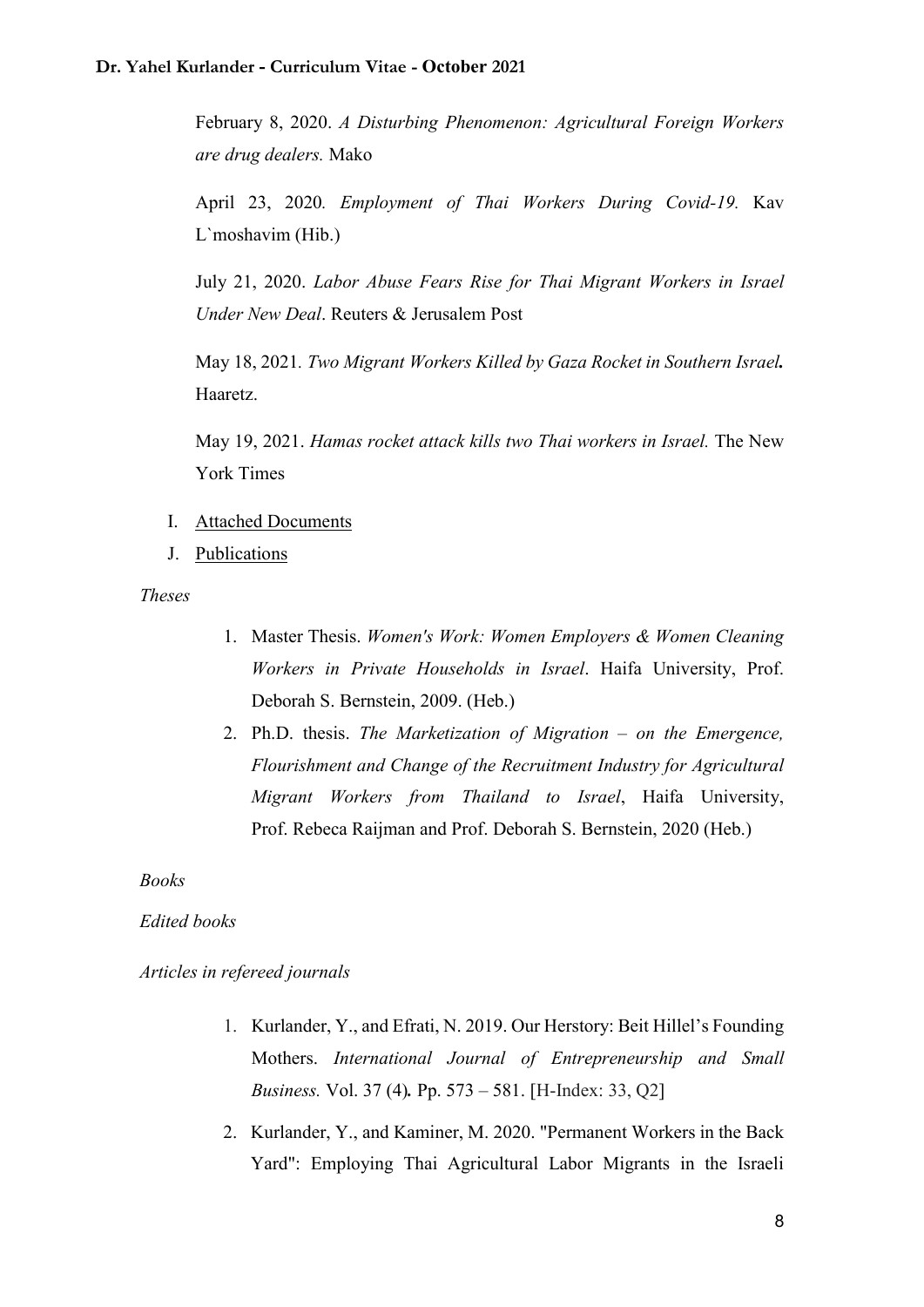Countryside. Horizons in Geography. Vol. 98 Pp. 131-148. (Heb.) [On The Planning and Budgeting Committee Journals List]

- 3. Kurlander, Y., Niezna, M., and Shamir, H. 2021. COVID-19's Impact on Non-Israeli Workers: Vulnerability, Commodification and Hope. Israeli Sociology. Vol. 21 No. 2 Pp. 82 – 89 (Heb.) [On The Planning and Budgeting Committee Journals List]
- 4. Niezna, M., Kurlander, Y., and H., Shamir. 2021. Underlying conditions: The Increased Vulnerability of Migrant Workers Under COVID-19 in Israel. Journal of Modern Slavery: A Multidisciplinary Exploration of Human Trafficking Solutions. Vol. 6 (2). Pp. 133 - 158 [Not Ranked]
- 5. Kurlander, Y., and Cohen\*, A. Forthcoming. BLAs as Sites for the Meso-Level Dynamics of Institutionalization: A Cross-Sectoral Compaeison. Theoretical Inquiries in law. [Impact Score: 1.08, H-Index: 26, Law Rank: A] \*Equal Contribution
- 6. Kurlander, Y., and Zimmerman, I., Forthcoming. "Suitable Accommodation" for Agricultural and Caregivers Migrants Before and After Covid-19. *Hagira* (Heb.), [On the Planning and Budgeting Committee Journals List]
- 7. Greenberg, Z., Gimmon, A., Farja, Y., and Kurlander, Y., Forthcoming. Home-Based Women Owners: The Effects of Location on Growth. International Journal of Entrepreneurship and Small Business. [H-Index: 33, Q2]

### Manuscripts Under Review in Peer-Reviewed Journals

- 1. Kurlander, Y. On the establishment of the agricultural migration industry in Israel's countryside. Geography Research Forum (GRF)
- 2. Kurlander, Y. The Moshavim Movement and Agricultural Labor Migration. 100 Years of the Moshav. Yad Tabenkin (Heb.) Edited by: Prof. Michael Sofer and Prof. Levia Applebaum.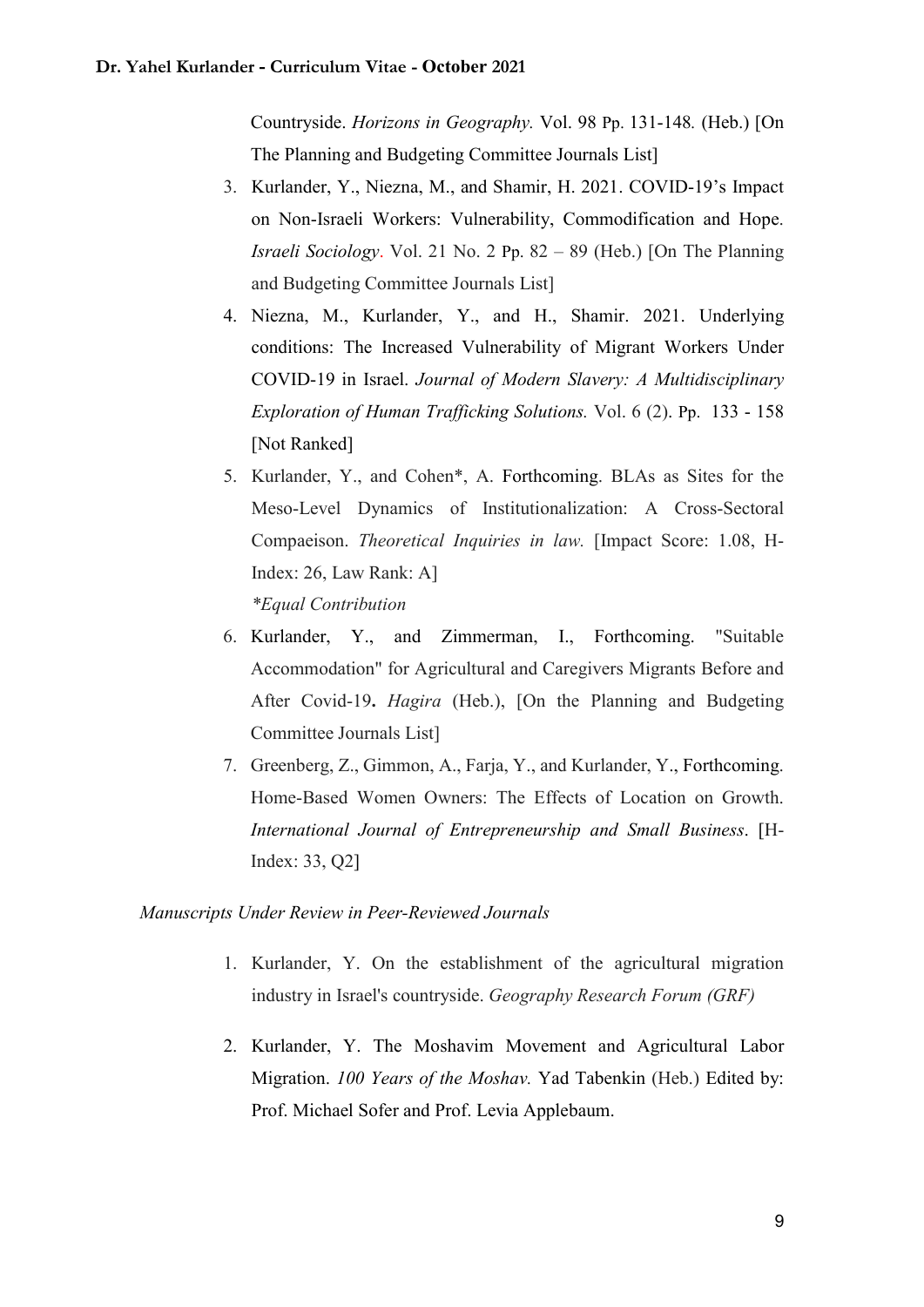3. Greenberg, Z., and Kurlander, Y. "A Strong Feeling of Togetherness": A Group of Low-Income Single Mothers' Bargain for Their Place in Academia. Community College Journal of Research and Practice.

#### Other Publications

- 1. Ash Kurlander, Y. We Keep Running, But Are We Getting "Somewhere Else?": Women in Israel in 2010. A Shadow Report Submitted to the Beijing +15 Conference. IWN: Ramat Gan. 2010.
- 2. Ash Kurlander, Y., and Shargil, G. The Catalyst Research Study in Israel: Women Leading Business. IWN: Ramat Gan. 2011.
- 3. Simchai, D., and Ash Kurlander, Y. Feminism in Class: Opinions of Teenagers in Israel IWN: Ramat Gan. (Heb.), 2012.
- 4. Ash Kurlander, Y. Agricultural Labor Migration to Israel in Light of the Bilateral Agreement Between Thailand and Israel: Preliminary Recommendations. JDC: Jerusalem (Heb.), 2014.
- 5. Ash Kurlander, Y. Agricultural Labor Migration to Israel in Light of the Bilateral Agreement Between Thailand and Israel: Final Report. JDC: Jerusalem (Heb.), 2014.
- 6. Ash Kurlander, Y. Isha L`Isha: The Structure of the Organization and its Activities in an Urban Space. In Safran, H., and Bar-din, T. (Eds.) Isha L`Isha: 30 Years of Feminist Action. Pardes: Haifa (Heb.), 2015.
- 7. Kurlander, Y. Private Companies and Manpower Corporation in Shamir, H. and Niezna, M. (Eds.), An Alternative Anti-Trafficking Action Plan: A Proposed Model Based on a Labor Approach to Trafficking, TraffLab Research Group Policy Paper, Tel Aviv University (Heb.) 2020.

#### Articles in preparation

1. Kurlander, Y. "All sorts of shady": The Common Practices of the Agricultural Recruitment and Placement Industry Between Israel and Thailand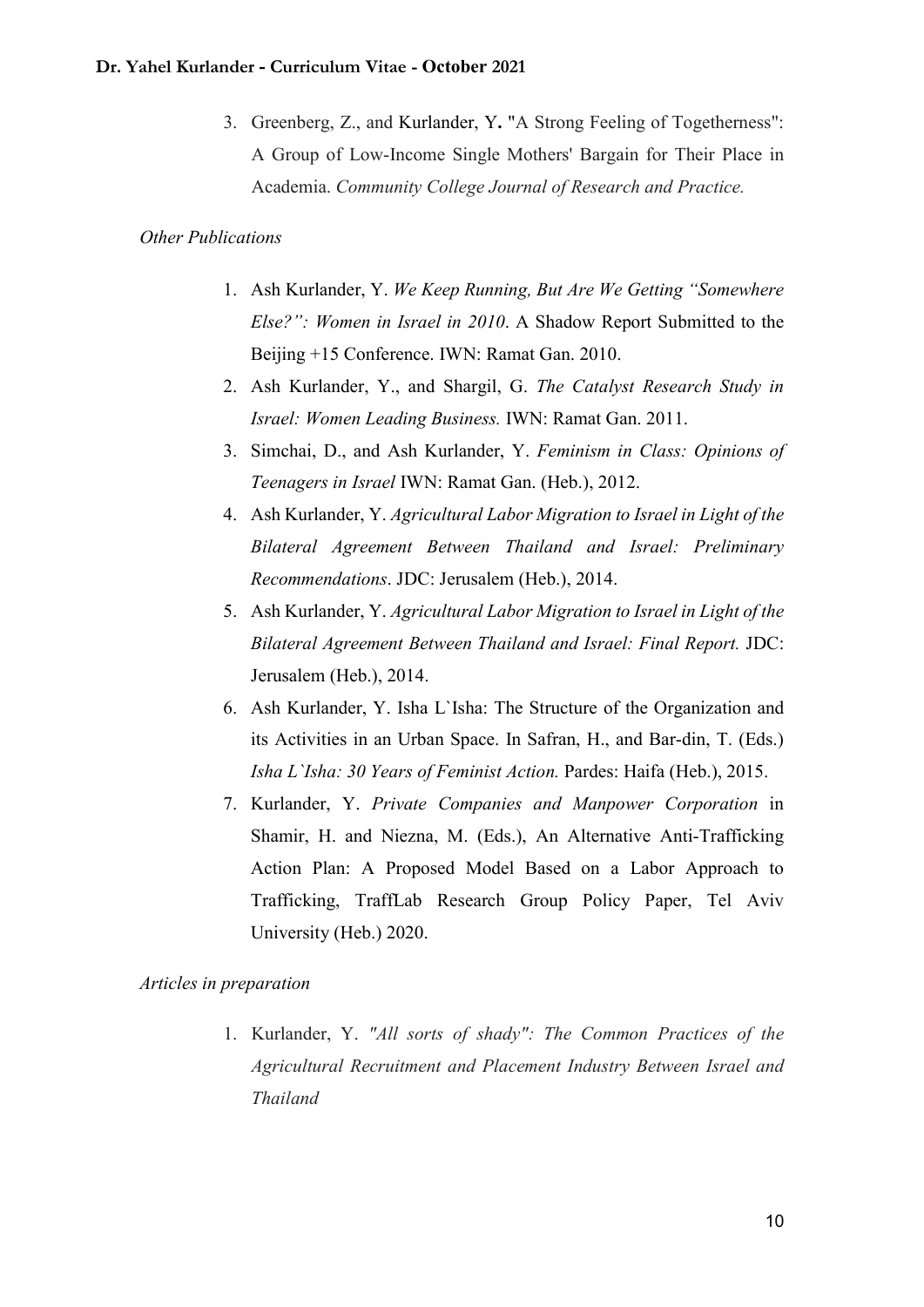- 2. Kurlander, Y., Shoham, S., and Kaminer, M. Crucial Yet Disavowed: Three Decades of Relations Between Israeli Farmers and Thai Migrant Workers.
- 3. Kurlander, Y., and Shamir, H. Control and Resistance: The Impact of COVID-19 on Thai and Palestinian Farmworkers Working in Israel.
- 4. Kurlander, Y., Barkay, T., and Zimmerman, I. Home and the Accommodation for Agricultural and Caregivers Migrants Before and After Covid-19
- 5. Kurlander, Y., and Port, T. and Arnon Manshov, Y. To Migrant from the Taqiyya: Druze Who Relocate from the Golan Heights Abroad
- 6. Kurlander, Y., and Shoham, S. Intersectional Perspective of Women Labor Migrants in Men-Dominated Occupation: The Agriculture Sector Case
- 7. Cohen, A., and Kurlander, Y. Migration as a Tryptich: Regime Change, Global Trends and the Regulation of Migrant Labor for Israeli Agriculture

## Book in preparation

1. Kurlander, Y. The Marketization of Migration – on the Emergence, Flourishment and Change of the Recruitment Industry for Agricultural Migrant Workers from Thailand to Israel. processing Thesis into Book (Heb.)

## K. Miscellaneous

| June 6-8, 2021 | Conference Organization, Tel Aviv University, Bilateral      |
|----------------|--------------------------------------------------------------|
|                | <i>Labor Agreements, Israel. (International Conference).</i> |
| 2015           | KKL-JNF Fellows of the University of Haifa Prize             |